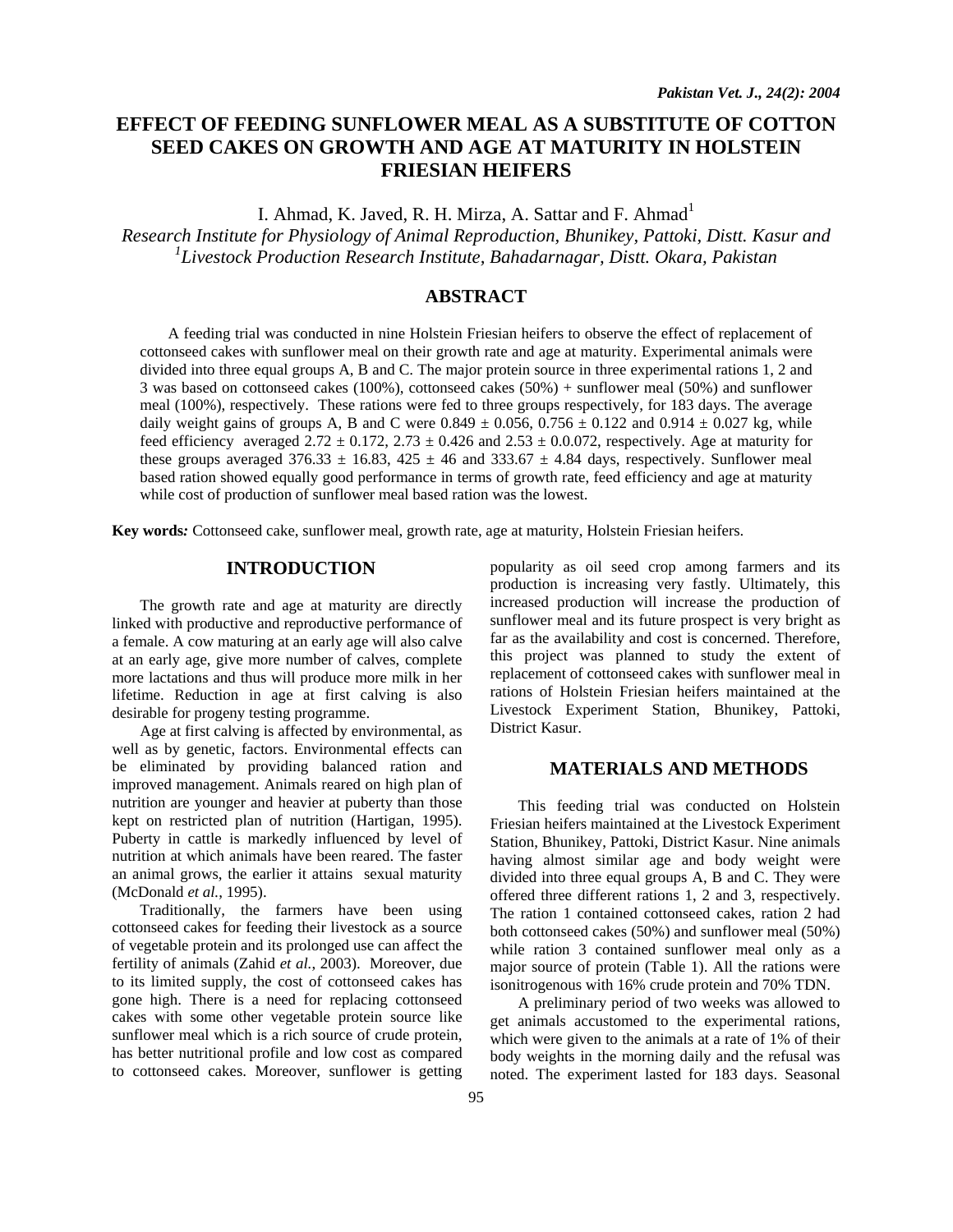green fodder and fresh clean water were provided *ad libitum*. Body weight was recorded on weekly basis. Daily weight gain and age at maturity were calculated. The means for various parameters between groups were compared by using analysis of variance (Steel and Torrie, 1984).

#### **RESULTS AND DISCUSSION**

The daily weight gains in animals of groups A, B and C were  $0.849 \pm 0.056$ ,  $0.756 \pm 0.122$  and  $0.914 \pm$ 0.02 kg, respectively, while feed efficiency values for these groups were  $2.72 \pm 0.172$ ,  $2.73 \pm 0.426$  and  $2.53$  $\pm$  0.072, respectively. Age at maturity of groups A, B and C averaged 376.33  $\pm$  16.83, 425  $\pm$  46 and 332.67  $\pm$ 4.84 days, respectively (Table 2). However, the differences in these parameters between three groups were non-significant.

The results of the present study indicate that the daily weight gain, daily ration intake, feed efficiency and age at maturity were similar for the three experimental rations. This indicates that cottonseed cakes in heifer's rations can be replaced partially or completely with sunflower meal without any adverse effects. However, it was also noted that there was one weak animal in group B with stunted growth, inspite of observing good managemental practices. Neglecting this animal from study, the highest daily weight gain and the best feed efficiency were noted in group B. This indicates that replacement of cottonseed cakes 50% with sunflower meal in ration shows better results. Similar findings have been reported by Karim *et al.* (1996) and Jabbar *et al.* (1998), who narrated that better results were achieved when sunflower meal was fed in combination with cottonseed cakes to Sahiwal male calves, cross bred cows (50% Friesian x Sahiwal) and Nili Ravi buffaloes. This agrees with the concept that use of protein from more than one sources gives better results, as the deficiency of limiting amino acids from one source is compensated with amino acids of other source.

Economically, sunflower meal based ration C had the lowest cost of production (Rs. 6.56/kg) as compared

| Ingredients       | <b>Ration 1</b> | <b>Ration 2</b> | <b>Ration 3</b> |  |
|-------------------|-----------------|-----------------|-----------------|--|
| Maize grains      | 8               | 9               | 10              |  |
| Wheat bran        | 35              | 38              | 40              |  |
| Cottonseed cake   | 30              | 15              |                 |  |
| Rapeseed cake     | 6               | 6               | 6               |  |
| Sunflower meal    |                 | 8               | 17              |  |
| Corn gluten (30%) | 9               | 9               |                 |  |
| Molasses          | 10              | 13              | 18              |  |
| Mineral mixer     |                 |                 |                 |  |
| Salt              |                 |                 |                 |  |
| Total             | 100             | 100             | 100             |  |
| $CP$ value $(\%)$ | 16.07           | 16.28           | 16.12           |  |
| TDN value (%)     | 70.34           | 70.89           | 70.26           |  |

**Table 1: Composition of experimental rations** 

#### **Table 2: Weight gain, feed efficiency, cost of weight gain and age at maturity of Holstein Friesian heifers (mean ± SE)**

| <b>Parameters</b>                                                                                                                                                                                                                                                                                                                        | <b>Group A</b>                | <b>Group B</b>                 | Group C                        |  |
|------------------------------------------------------------------------------------------------------------------------------------------------------------------------------------------------------------------------------------------------------------------------------------------------------------------------------------------|-------------------------------|--------------------------------|--------------------------------|--|
| Daily weight gain (Kg)                                                                                                                                                                                                                                                                                                                   | $0.849 \pm 0.056^{\circ}$     | $0.756 \pm 0.122$ <sup>a</sup> | $0.914 \pm .027$ <sup>a</sup>  |  |
| Daily ration intake (Kg)                                                                                                                                                                                                                                                                                                                 | $2.31 \pm 0^{\circ}$          | $2.061 \pm 0.077$ <sup>a</sup> | $2.31 \pm 0^a$                 |  |
| Feed efficiency (feed                                                                                                                                                                                                                                                                                                                    | 2.72 $\pm$ 0.172 <sup>a</sup> | $2.73 \pm 0.426^{\circ}$       | $2.53 \pm 0.072^{\text{a}}$    |  |
| consumed/kg weight gain)                                                                                                                                                                                                                                                                                                                 |                               |                                |                                |  |
| Cost of ration (Rs)/kg of feed                                                                                                                                                                                                                                                                                                           | 7.08                          | 6.82                           | 6.56                           |  |
| Cost of ration (Rs) for 1kg                                                                                                                                                                                                                                                                                                              | 19.26                         | 18.67                          | 16.56                          |  |
| increase in body weight                                                                                                                                                                                                                                                                                                                  |                               |                                |                                |  |
| Age at maturity (days)                                                                                                                                                                                                                                                                                                                   | $376.33 \pm 16.83^{\text{a}}$ | $425 \pm 46^{\circ}$           | 332.67 $\pm$ 4.84 <sup>a</sup> |  |
| <br>$\mathbf{v}$ and $\mathbf{v}$ and $\mathbf{v}$ and $\mathbf{v}$ and $\mathbf{v}$ and $\mathbf{v}$ and $\mathbf{v}$ and $\mathbf{v}$ and $\mathbf{v}$ and $\mathbf{v}$ and $\mathbf{v}$ and $\mathbf{v}$ and $\mathbf{v}$ and $\mathbf{v}$ and $\mathbf{v}$ and $\mathbf{v}$ and $\mathbf{v}$ and<br>.<br>$\sim$ $\sim$ $\sim$ $\sim$ |                               |                                |                                |  |

Values with same superscripts in the same row differ non-significantly (P> 0.05).